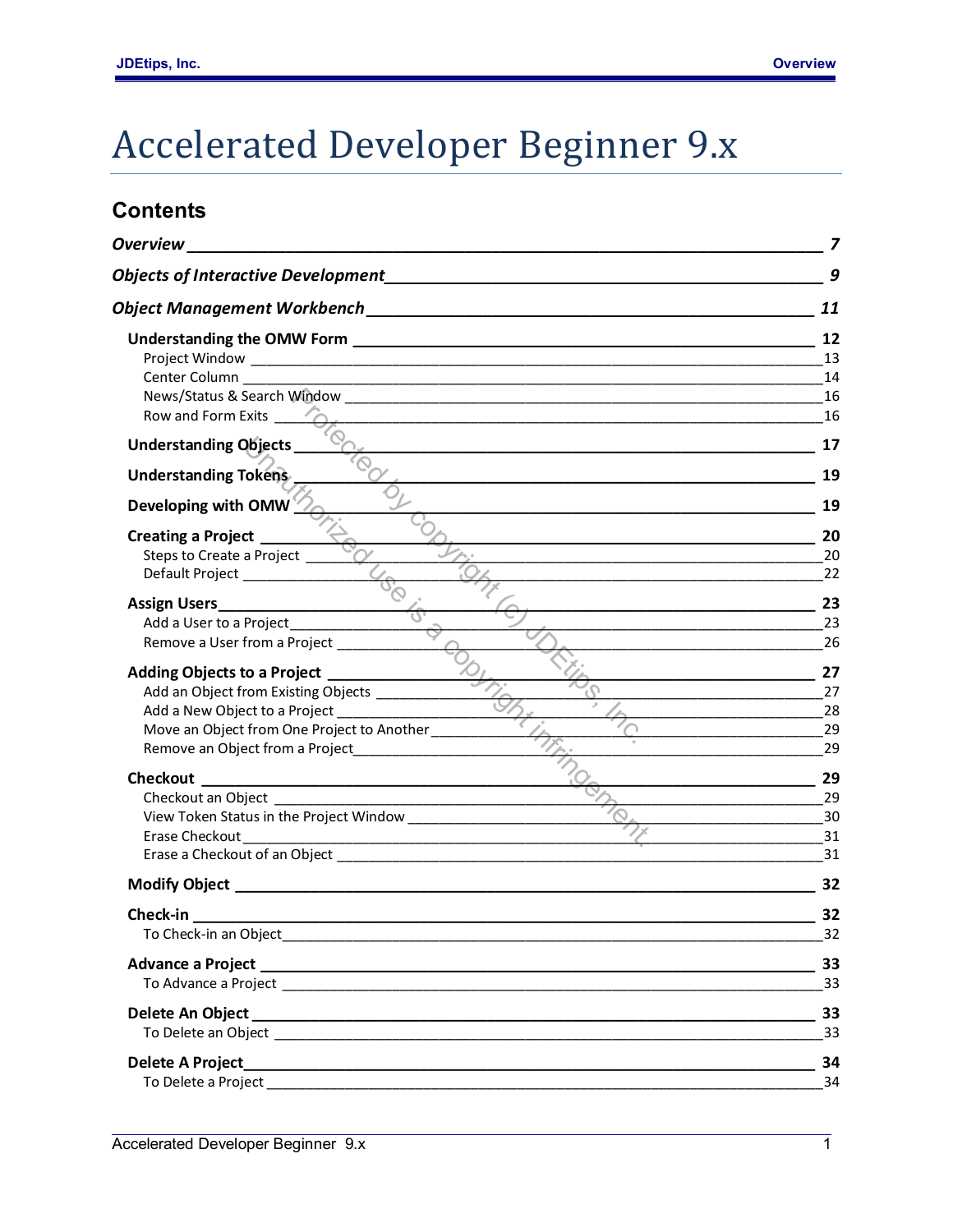|                                 | 34        |
|---------------------------------|-----------|
| Get Object                      | 34        |
|                                 | 35        |
|                                 | 35        |
|                                 | 36        |
|                                 |           |
|                                 | 37        |
|                                 | 37        |
|                                 |           |
|                                 | 39        |
|                                 | 40        |
|                                 | 40        |
|                                 | 41        |
| Logging <b>Landally</b>         | 41        |
| <b>User Defined Codes (UDC)</b> | 43        |
| <b>Overview</b>                 | 43        |
| <b>Create UDC</b>               | 43        |
| Create a UDC                    | -43       |
| Add Values to a UDC             | - 45      |
| UDC Validation                  | 46        |
| Data Dictionary ___________     | 47        |
|                                 | 47        |
|                                 | 48        |
|                                 | 52        |
|                                 |           |
|                                 | 53        |
|                                 | 54        |
| <b>Edit Rules</b>               | 55        |
|                                 | $\sim$ 56 |
|                                 | 58        |
| Finding Existing Items          | 59<br>59  |
|                                 | 60        |
|                                 | -60       |
|                                 | 62        |
|                                 |           |
|                                 |           |
|                                 | 65        |
|                                 | 65        |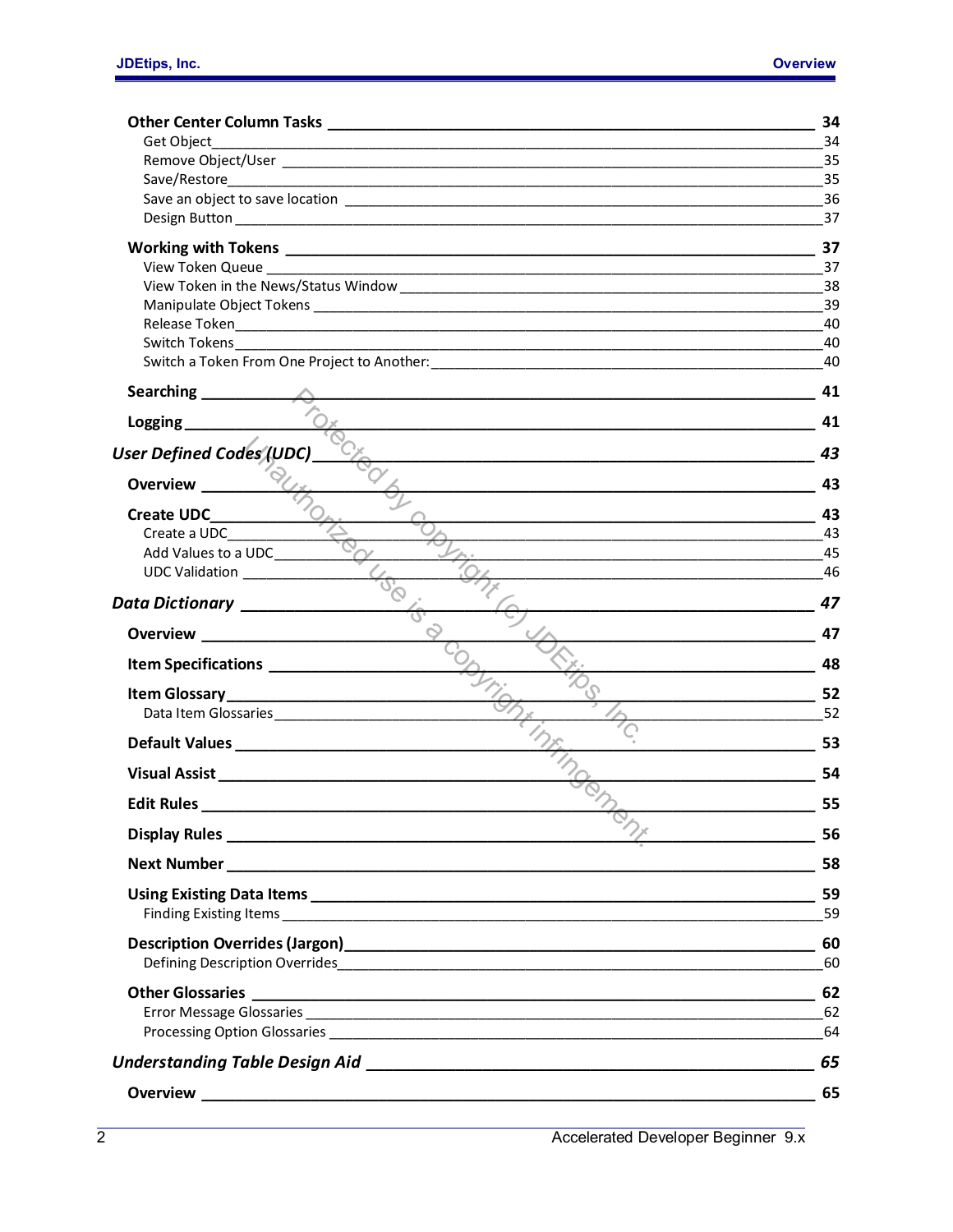| <b>Select Data Items</b><br><u> 1999 - Jan James James Jan James James James James James James James James James James James James James Ja</u><br><b>Table Triggers</b><br>Build a Table Trigger 20x<br><b>Overview</b><br><b>Create Business View</b><br>Create a Business View<br>Access the BVDA tools<br>Select a Table for the Business View $\overline{\mathbb{C}}$<br>View the Data Dictionary Properties of Columns in the Business View _________________________________84<br>Select Data Items for the Business View<br>86<br>90<br>41 91<br>$\overline{\phantom{a}92}$<br><b>Unions</b><br>Overview | 66                          |
|------------------------------------------------------------------------------------------------------------------------------------------------------------------------------------------------------------------------------------------------------------------------------------------------------------------------------------------------------------------------------------------------------------------------------------------------------------------------------------------------------------------------------------------------------------------------------------------------------------------|-----------------------------|
|                                                                                                                                                                                                                                                                                                                                                                                                                                                                                                                                                                                                                  | 66                          |
|                                                                                                                                                                                                                                                                                                                                                                                                                                                                                                                                                                                                                  | 67                          |
|                                                                                                                                                                                                                                                                                                                                                                                                                                                                                                                                                                                                                  | 68                          |
|                                                                                                                                                                                                                                                                                                                                                                                                                                                                                                                                                                                                                  | 68                          |
|                                                                                                                                                                                                                                                                                                                                                                                                                                                                                                                                                                                                                  | 69                          |
|                                                                                                                                                                                                                                                                                                                                                                                                                                                                                                                                                                                                                  | 70                          |
|                                                                                                                                                                                                                                                                                                                                                                                                                                                                                                                                                                                                                  | 70                          |
|                                                                                                                                                                                                                                                                                                                                                                                                                                                                                                                                                                                                                  | $\overline{\phantom{0}}$ 73 |
|                                                                                                                                                                                                                                                                                                                                                                                                                                                                                                                                                                                                                  | 73                          |
|                                                                                                                                                                                                                                                                                                                                                                                                                                                                                                                                                                                                                  |                             |
|                                                                                                                                                                                                                                                                                                                                                                                                                                                                                                                                                                                                                  |                             |
|                                                                                                                                                                                                                                                                                                                                                                                                                                                                                                                                                                                                                  |                             |
|                                                                                                                                                                                                                                                                                                                                                                                                                                                                                                                                                                                                                  |                             |
|                                                                                                                                                                                                                                                                                                                                                                                                                                                                                                                                                                                                                  | 79                          |
|                                                                                                                                                                                                                                                                                                                                                                                                                                                                                                                                                                                                                  | 79                          |
|                                                                                                                                                                                                                                                                                                                                                                                                                                                                                                                                                                                                                  | 80                          |
|                                                                                                                                                                                                                                                                                                                                                                                                                                                                                                                                                                                                                  |                             |
|                                                                                                                                                                                                                                                                                                                                                                                                                                                                                                                                                                                                                  |                             |
|                                                                                                                                                                                                                                                                                                                                                                                                                                                                                                                                                                                                                  |                             |
|                                                                                                                                                                                                                                                                                                                                                                                                                                                                                                                                                                                                                  |                             |
|                                                                                                                                                                                                                                                                                                                                                                                                                                                                                                                                                                                                                  |                             |
|                                                                                                                                                                                                                                                                                                                                                                                                                                                                                                                                                                                                                  | 85                          |
|                                                                                                                                                                                                                                                                                                                                                                                                                                                                                                                                                                                                                  | 85                          |
|                                                                                                                                                                                                                                                                                                                                                                                                                                                                                                                                                                                                                  |                             |
|                                                                                                                                                                                                                                                                                                                                                                                                                                                                                                                                                                                                                  |                             |
|                                                                                                                                                                                                                                                                                                                                                                                                                                                                                                                                                                                                                  |                             |
|                                                                                                                                                                                                                                                                                                                                                                                                                                                                                                                                                                                                                  |                             |
|                                                                                                                                                                                                                                                                                                                                                                                                                                                                                                                                                                                                                  |                             |
|                                                                                                                                                                                                                                                                                                                                                                                                                                                                                                                                                                                                                  | 93                          |
|                                                                                                                                                                                                                                                                                                                                                                                                                                                                                                                                                                                                                  | 93                          |
|                                                                                                                                                                                                                                                                                                                                                                                                                                                                                                                                                                                                                  | 94                          |
|                                                                                                                                                                                                                                                                                                                                                                                                                                                                                                                                                                                                                  | 97                          |
|                                                                                                                                                                                                                                                                                                                                                                                                                                                                                                                                                                                                                  | 97                          |
|                                                                                                                                                                                                                                                                                                                                                                                                                                                                                                                                                                                                                  | 98                          |
|                                                                                                                                                                                                                                                                                                                                                                                                                                                                                                                                                                                                                  | 100                         |
|                                                                                                                                                                                                                                                                                                                                                                                                                                                                                                                                                                                                                  | 101                         |
|                                                                                                                                                                                                                                                                                                                                                                                                                                                                                                                                                                                                                  | 102                         |
|                                                                                                                                                                                                                                                                                                                                                                                                                                                                                                                                                                                                                  | 103                         |
|                                                                                                                                                                                                                                                                                                                                                                                                                                                                                                                                                                                                                  | 104                         |
|                                                                                                                                                                                                                                                                                                                                                                                                                                                                                                                                                                                                                  | 105                         |
|                                                                                                                                                                                                                                                                                                                                                                                                                                                                                                                                                                                                                  | 106                         |
|                                                                                                                                                                                                                                                                                                                                                                                                                                                                                                                                                                                                                  | 108                         |
|                                                                                                                                                                                                                                                                                                                                                                                                                                                                                                                                                                                                                  | 108                         |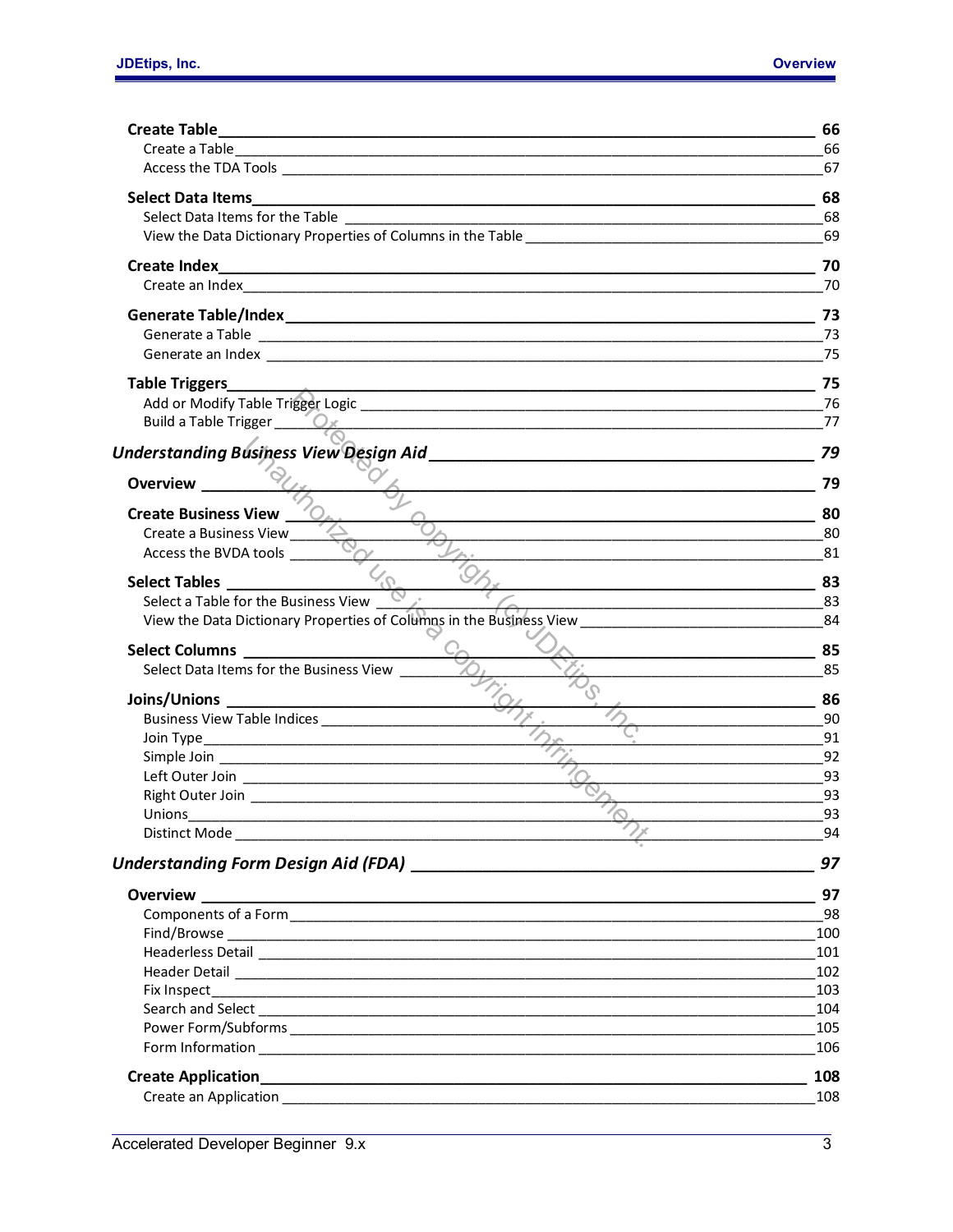|                                                                                                                                                                                                                                      | 108        |
|--------------------------------------------------------------------------------------------------------------------------------------------------------------------------------------------------------------------------------------|------------|
|                                                                                                                                                                                                                                      | 110        |
|                                                                                                                                                                                                                                      | 110        |
|                                                                                                                                                                                                                                      | 111        |
|                                                                                                                                                                                                                                      | 113        |
|                                                                                                                                                                                                                                      | 113        |
|                                                                                                                                                                                                                                      | 115        |
|                                                                                                                                                                                                                                      | 117        |
|                                                                                                                                                                                                                                      | 118        |
|                                                                                                                                                                                                                                      | 119        |
|                                                                                                                                                                                                                                      | 119        |
|                                                                                                                                                                                                                                      | 120        |
|                                                                                                                                                                                                                                      | 120        |
| Associate Description<br><u> 1980 - Johann Barn, fransk politik (* 1950)</u>                                                                                                                                                         | 121        |
|                                                                                                                                                                                                                                      | 122        |
| Data Dictionary Overrides                                                                                                                                                                                                            | 124        |
| Tab Controls` (                                                                                                                                                                                                                      | 125        |
| Push Button Controls                                                                                                                                                                                                                 | 126        |
| Checkbox and Radio Button Controls                                                                                                                                                                                                   | 126        |
| Combo Box Controls                                                                                                                                                                                                                   | 127        |
| Saved Query Controls                                                                                                                                                                                                                 | 127        |
| Group Boxes                                                                                                                                                                                                                          | 128        |
| Text Variables<br>Menu Toolbar Exits                                                                                                                                                                                                 | 128<br>129 |
|                                                                                                                                                                                                                                      |            |
| Media Objects _________________                                                                                                                                                                                                      | 131        |
| Media Object Data Structure _______                                                                                                                                                                                                  | 131        |
| Enable Media Objects on a Form                                                                                                                                                                                                       | 132        |
|                                                                                                                                                                                                                                      | 136        |
|                                                                                                                                                                                                                                      | 136        |
|                                                                                                                                                                                                                                      | 142        |
|                                                                                                                                                                                                                                      | 158        |
|                                                                                                                                                                                                                                      | 158        |
| To Save and Validate ER and Save and Validate ER                                                                                                                                                                                     | 158        |
| Understanding Asynchronous Processing ____________                                                                                                                                                                                   | 159        |
|                                                                                                                                                                                                                                      | 160        |
| Error Handling $\frac{1}{\sqrt{2\pi}}$                                                                                                                                                                                               | 160        |
|                                                                                                                                                                                                                                      |            |
| <b>Overview</b>                                                                                                                                                                                                                      |            |
|                                                                                                                                                                                                                                      | 161        |
|                                                                                                                                                                                                                                      |            |
|                                                                                                                                                                                                                                      |            |
|                                                                                                                                                                                                                                      |            |
|                                                                                                                                                                                                                                      | 175        |
| Processing Option Description <b>Executive Contract Contract Contract Contract Contract Contract Control Contract Contract Contract Contract Contract Contract Contract Contract Contract Contract Contract Contract Contract Co</b> | 178        |
|                                                                                                                                                                                                                                      | 180        |
|                                                                                                                                                                                                                                      |            |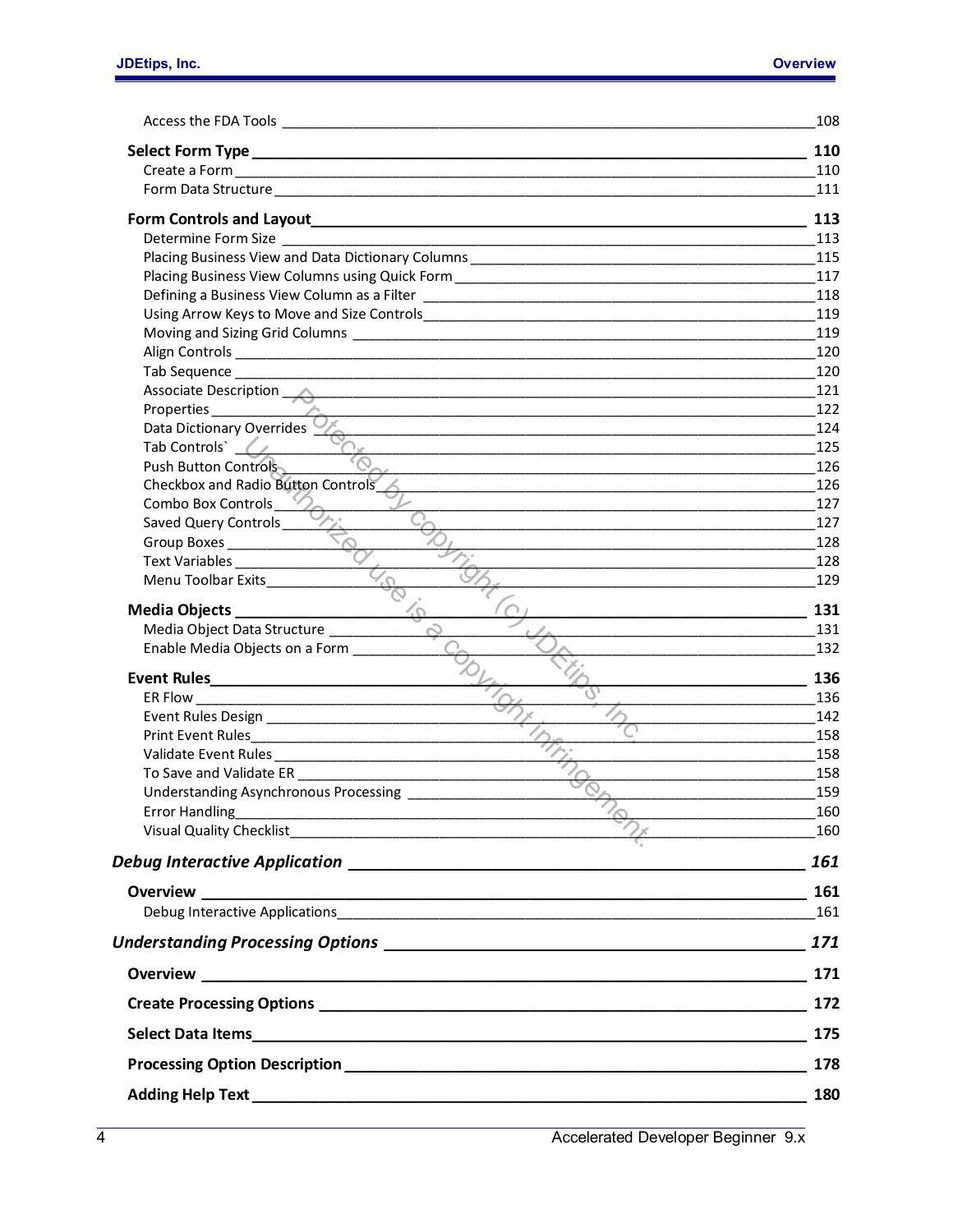| Attach to an Application                                                                                                                  | 181                             |
|-------------------------------------------------------------------------------------------------------------------------------------------|---------------------------------|
|                                                                                                                                           | 182                             |
|                                                                                                                                           | 187                             |
|                                                                                                                                           | 187                             |
|                                                                                                                                           | 189                             |
|                                                                                                                                           | 189                             |
|                                                                                                                                           | 189                             |
| Exercise<br>Users and Roles _____<br>Objects _____________<br>$\frac{1}{\sqrt{a^{2}+b^{2}}}$                                              | 189<br>189<br>190<br>190<br>190 |
| User Defined Codes                                                                                                                        | 191                             |
| <b>Business Requirement</b>                                                                                                               | 191                             |
| Objective _______                                                                                                                         | 191                             |
| Exercise<br>Add UDC Table Entries                                                                                                         | 191<br>191                      |
| Data Dictionary ____________                                                                                                              | 193                             |
| <b>Business Requirement</b> ____________                                                                                                  | 193                             |
|                                                                                                                                           | 193                             |
| Exercise                                                                                                                                  | 193                             |
| Add Data Dictionary Items ________________                                                                                                | 193                             |
| Table Design Aid Manuel Alexander Manuel Andrew Manuel Alexander Manuel Alexander Manuel Alexander Manuel Alex                            | 195                             |
|                                                                                                                                           | 195                             |
| Objective and the contract of the contract of the contract of the contract of the contract of the contract of                             | 195                             |
| <b>Exercise</b><br><u> 1980 - Johann John Harry Harry Harry Harry Harry Harry Harry Harry Harry Harry Harry Harry Harry Harry Harry H</u> | 196<br>196                      |
|                                                                                                                                           | 199                             |
|                                                                                                                                           | 199                             |
|                                                                                                                                           | 199                             |
|                                                                                                                                           | 200                             |
|                                                                                                                                           | 200                             |
|                                                                                                                                           | 201                             |
|                                                                                                                                           | 201                             |
|                                                                                                                                           | 201                             |